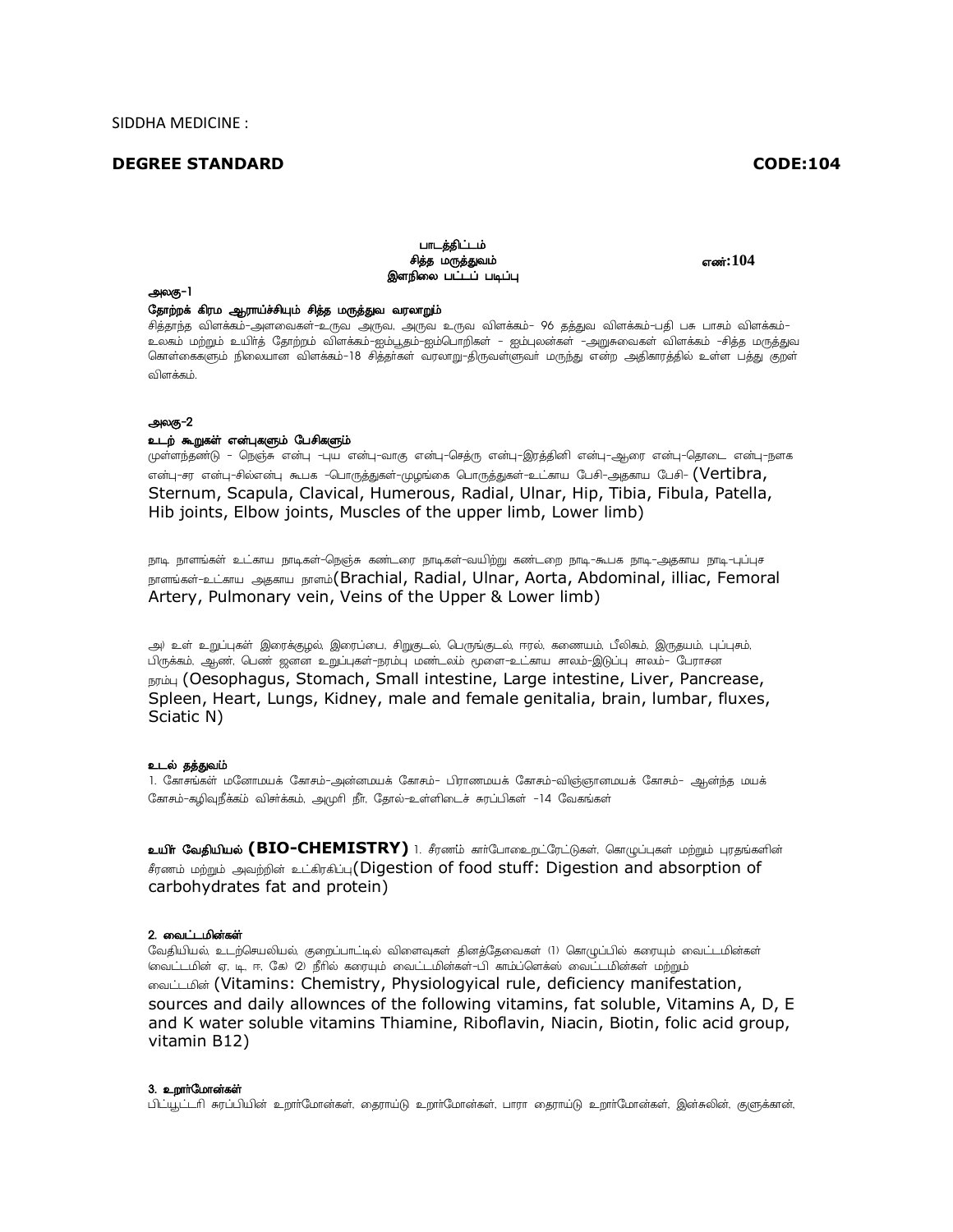ابوج شَنَة; مَسَأَلَمِنَ and function of the Hormones: Anterior pituitary hormones: Posterior Pituitary hormones-Thyroid hormones, parathyroid hormones, Insulin, Glucagon, Adreno cortico hormones, Aldosterone, Glucocorticoids; Male and Female Sex hormones, Hormones of adrenal and medulla: Epinephrine and nor Epinephrine.)

### 4. இரத்தம் உறைதல்

பிளாஸ்மா புரதங்கள், தண்டுவட திரவத்தின் உட்பொருட்கள் (Chemistry of blood coagulation and plasma proteins chemistry of C.S.F.)

### அலகு-3

## குணப்பாடம் மூலிகை வகுப்பு

மருத்துவ தாவரவியல் மருத்துவ பயன் மிக்க வோகள், தலைக்கீழ் தண்டுகள்– கட்டைகள், பட்டைகள், இலைகள், தாவரப் புற்றுகள், மலாகள், கனிகள், விதைகள், சமூலங்கள்– மூலிகைகளின் கலப்படம் கண்டறிதல், நச்சுத் தாவரங்கள், தாவர வேதிப்பொருட்கள்–ரெசின், பிசின், கொழுப்பு எண்ணெய், நறுமண எண்ணெய், ஸ்டீராய்டு, ஆல்கலாய்டு, டானின், வெளிநாடுகளுக்கு ஏற்றுமதி, இறக்குமதி செய்யப்படும் மருத்துவ தாவரங்கள்.

### அலகு-4

## குணப்பாடம்

(1) தாது வகுப்பு–கருவி, அக மருந்து, புறமருந்து, உலோகம்– பாடாணம்–பஞ்சசூதம் – காரசாரம்–உபரசம் (2) சீவ வகுப்பு–மருத்துவப் பயன் மிக்க விலங்குகள்– பறவைகள்– ஊாவன–கடல்வாழ் உயிாினங்கள்

## அலகு-5

### நோய் அனுகா விதி ஒழுக்கம்

ஒழுக்கம்–நீராடல், ஆடைகளும், ஆபரணங்களும்–உடற்பயிற்சி, யோகா–பானம்–தாம்பூலம்–உறக்கமும், ஓய்வும்–படுக்கை வகை இதர ஒழுக்கங்கள் -தொத்து நோய்களும்-ஒட்டு நோய்களும் கிருமி நோய்கள்-உணவு

### அலகு-6

### நஞ்சுநூலும் மருத்து நீதி நூலும்

முன்னுரை–அடையாளம்–பிணக் கூறு ஆய்வுகள்–மூச்சுத் தடை–காயங்கள் –கற்பழித்தல்–பால்வினை கலப்பு குற்றங்கள் – கன்னித்தன்மை – கருச்சிதைவு –இளம்குழந்தையைக் கொல்லுதல்– சுட்ட புண்களும் கொப்புளங்களும்–வெப்பம் பனி தாக்குதல் – பசினால் சாதல் – மனநோய் – நச்சுப் பொருள்கள் பாஸ்பரஸ், பாதரசம் காரீயம், குன்றி, எட்டி, நோவாலம், அரளி, சேங்கொட்டை, அபின், தேள்கடி

#### அலகு-7

### நோய் நாடல் நோய் முதல் நாடல்

நோய் பரிசோதனை– நோய் நாடல் பற்றிய விளக்கமும் விரிவாக்கமும்–எணவகைத் தோ்வு– நோயாளி பரிசோதனை – நீா்க்குறி நெய்க்குறி

#### பொது மருத்துவம்

சுர நோய்கள்–இருமல் நோய்– இரைப்பு நோய்– இளைப்பு நோய்–ரத்தக் கொதிப்பு– தமரக நோய்– குன்மம்– மண்ணீரல் நோய்– கல்லீரல் நோய்– வெளுப்பு நோய்–மஞ்சள் நோய்– பெருவயிறு –கழிச்சல் வகைகள்–சிறுநீா நோய்கள் –நீரழிவு – மேகக் கட்டிகள்- வளி நோய்-பக்க வாயு - கீல் வாயு (Fever, cough, Asthma, Tuberculosis, Hypertension, Cardiac, disease, Peptic Ulcer, Hepatic disease, Anaemia, Jaundice, Ascities, diarrhoea, Urinary Tract infections, Diabetes, Hemiplegia, Arthritis)

### அலகு–8

#### மருத்தவச் சிறப்பு

கற்பம்-பிராணாயாமம்-யோகம்-ஆசனம்-முப்பு – கிரியை – சூதிகாவாதம் – வலிப்பு – வாமம் விளக்கம் – தோல் பிணிகள் 18 குட்டம் - கரப்பான் வகைகள் - படை - சிரங்கு - பருச்செதில் நோய்கள் - முகப்பரு